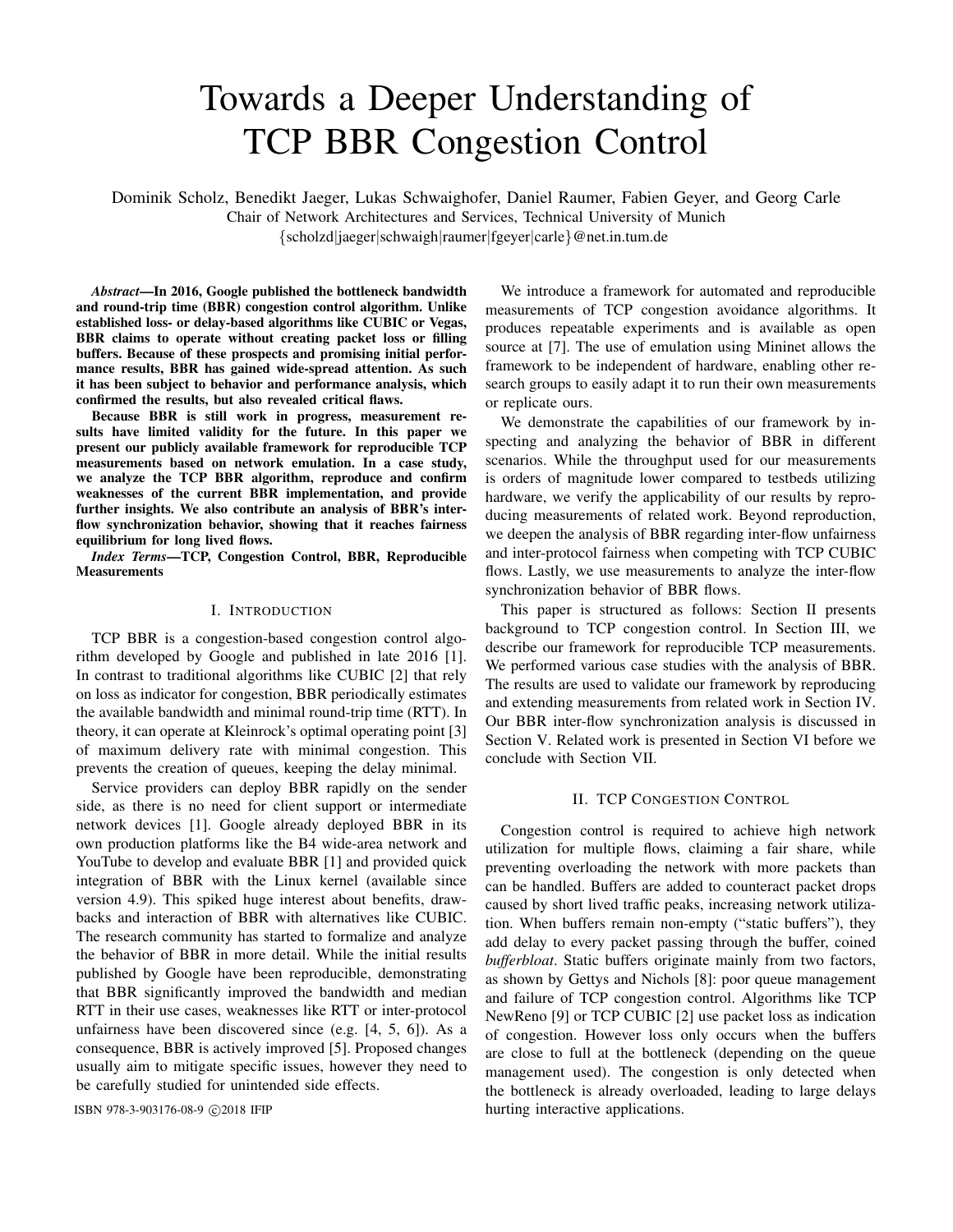

Figure 1: Effect of increasing inflight data on the RTT and delivery rate. Based on [1].

Various TCP congestion control algorithms were developed to improve on loss-based congestion control. Examples include TCP Vegas [10], adapting delay as indicator, or TIMELY [11] based on precise RTT measurements. However, these are suppressed when competing with loss-based algorithms. Hock et al. present TCP LoLa [12], primarily focusing on low latency. Hybrid algorithms using both loss and delay as congestion indication were proposed such as TCP Compound [13]. Alizadeh et al. proposed Data Center TCP (DCTCP) [14], which requires support for Explicit Congestion Notification (ECN) in network switches.

# *A. TCP Optimal Operation Point*

Any network throughput is limited by the segment with the lowest available bandwidth on the path. It is called bottleneck, as it limits the total throughput of the connection. Thus for modeling congestion control, a complex network path can be modeled by a single link. The delay of that link is set to the sum of all propagation delays in each direction and the bandwidth is set to the bottleneck's (BtlBw). This preserves the round trip propagation delay (RTprop). The bandwidthdelay product (BDP) as BtlBw · RTprop describes the amount of data that can be inflight (non-acknowledged) to fully utilize the network path and is coined Kleinrock's optimal point of operation [3].

Figure 1 visualizes the effects of an increase in inflight data on the connection's bandwidth and RTT. If less data than the BDP is inflight, there is no congestion and the RTT equals RTprop (application bound). The delivery rate corresponds directly to the sending rate, but hits the maximum when the inflight data reaches the BDP at Kleinrock's point. Increasing the inflight further causes packets to arrive faster at the bottleneck than they can be forwarded. This fills a queue, causing added delay which increases linearly with the amount inflight (recognized by delay-based algorithms). The queue is full when the amount inflight hits  $BDP + B$ tlneckBufSize. After this point, the bottleneck buffer starts to discard packets (recognized by loss-based algorithms), capping the RTT. This shows that both delay and loss-based algorithms operate beyond Kleinrock's optimal operating point.

# *B. Bottleneck Bandwidth and Round-trip Propagation Time*

The following describes basics of BBR that are important for our evaluation. Our deliberations are based on the version presented by Cardwell et al. [1] and we refer to their work for a detailed description of the congestion control algorithm or [4] for a formal analysis.

*1) Overview:* The main objective of BBR is to ensure that the bottleneck remains saturated but not congested, resulting in maximum throughput with minimal delay. Therefore, BBR estimates bandwidth as maximum observed delivery rate BtlBw and propagation delay RTprop as minimum observed RTT over certain intervals. Both values cannot be measured simultaneously, as probing for more bandwidth increases the delay through the creation of a queue at the bottleneck and vice-versa. Consequently, they are measured separately.

To control the amount of data sent, BBR uses *pacing gain*. This parameter, most of the time set to one, is multiplied with BtlBw to represent the actual sending rate.

*2) Phases:* The BBR algorithm has four different phases [15]: Startup, Drain, Probe Bandwidth, and Probe RTT.

The first phase adapts the exponential Startup behavior from CUBIC by doubling the sending rate with each roundtrip. Once the measured bandwidth does not increase further, BBR assumes to have reached the bottleneck bandwidth. Since this observation is delayed by one RTT, a queue was already created at the bottleneck. BBR tries to Drain it by temporarily reducing the pacing gain. Afterwards, BBR enters the Probe Bandwidth phase in which it probes for more available bandwidth. This is performed in eight cycles, each lasting RTprop: First, pacing gain is set to 1.25, probing for more bandwidth, followed by 0.75 to drain created queues. For the remaining six cycles BBR sets the pacing gain to 1. BBR continuously samples the bandwidth and uses the maximum as BtlBw estimator, whereby values are valid for the timespan of ten RTprop. After not measuring a new RTprop value for ten seconds, BBR stops probing for bandwidth and enters the Probe RTT phase. During this phase the bandwidth is reduced to four packets to drain any possible queue and get a real estimation of the RTT. This phase is kept for 200 ms plus one RTT. If a new minimum value is measured, RTprop is updated and valid for ten seconds.

# III. TCP MEASUREMENT FRAMEWORK

The development of our framework followed four requirements. Flexibility of the framework should allow to analyze aspects of TCP congestion control, focusing on but not limited to BBR. The Portability of our framework shall not be restricted to a specific hardware setup. Reproducibility of results obtained via the framework must be ensured. Given a configuration of an experiment, the experiment itself shall be repeatable. All important configuration parameters and the results should be gathered to allow replicability and reproducibility by others. The complete measurement process shall be simplified through **Automation**. Via configuration files and experiment description, including post processing of data and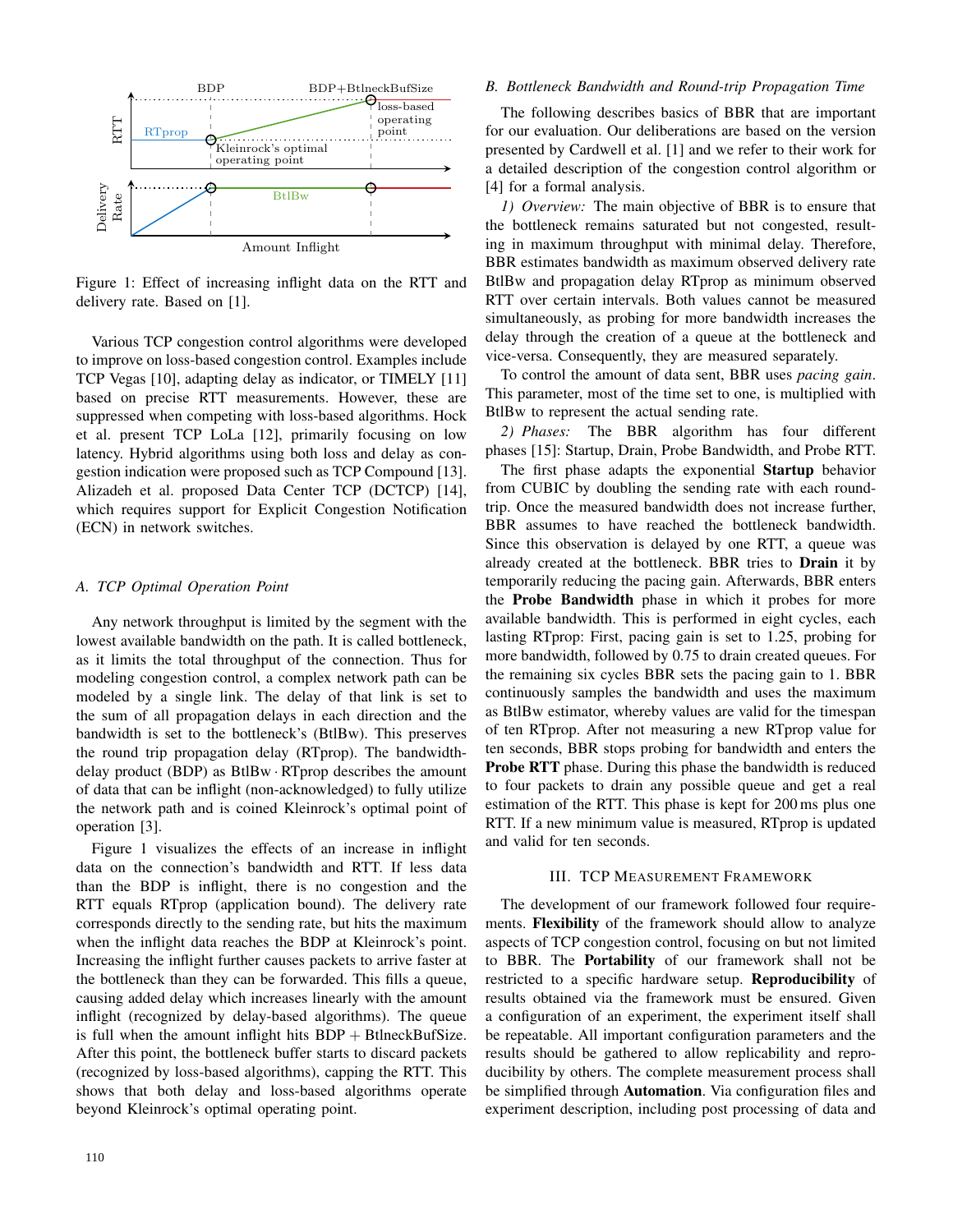

Figure 2: Mininet setup with sending and receiving hosts and bottleneck link.

generation of plots, the experiment should be executed without further user interaction.

# *A. Emulation Environment*

Our framework uses emulation based on Linux network namespaces with Mininet. Linux network namespaces provide lightweight network emulation, including processes, to run hundreds of nodes on a single PC [16]. A drawback is that the whole system is limited by the hardware resources of a single computer. Thus we use low bandwidths of 10 Mbit/s for the different links in the studied topology. By showing in Section IV that our measurements yield similar results as related work performing measurements beyond 10 Gbit/s, we argue that the difference in throughput does not affect the validity of the results.

#### *B. Setup*

Topology: As a TCP connection can be reduced to the bottleneck link (cf. Section II-A), our setup uses a dumbbell topology depicted in Figure 2. For each TCP flow a new hostpair, sender and receiver, is added for simplified collection of per-flow data. Both sides are connected via three switches. The middle switch acts as the bottleneck by performing traffic policing on its interface. The two additional switches allow capturing the traffic before and after the policing. Traffic from the receivers to the senders is not subject to rate limiting since we only send data from the senders and the returning acknowledgment stream does not exceed the bottleneck bandwidth, assuming symmetric bottleneck bandwidth.

Delay Emulation: We use NetEm to add flow specific delay at the links between the switch and the respective receivers to allow configurable RTTs. This approach introduces problems for higher data rates like 10 Gbit/s where side effects (e.g. jitter) occur [4], but works well for the data rates we use.

Rate Limit & Buffer Size: We use Linux's Token-Bucket Filter (TBF) for rate limiting and setting the buffer size. TBFs also allow a configurable amount of tokens to accumulate when they are not needed and the configured rate can be exceeded until they are spent. We set this *token bucket size* to only hold a single packet, because exceeding the bottleneck bandwidth even for a short time interferes with BBRs ability to estimate the bottleneck bandwidth correctly [1].

# *C. Workflow*

Each experiment is controlled using a configuration file describing the flows. For each flow, the desired TCP congestion control algorithm, start time in relation to previous flow, RTT, and runtime have to be specified. The runtime of an experiment consists of a negligible period to set up Mininet, as well as the actual experiment defined by the length of the running flows. The framework automatically extracts data and computes the implemented metrics.

# *D. Metric Collection*

For each TCP flow we gather the sending rate, throughput, current RTT, and the internal BBR values. We also sample the buffer backlog of the TBF every 40 ms. As a result of one experiment, a report containing 14 graphs visualizing the metrics over time is automatically generated. A sample experiment report, including its configuration file, can be found with our source code publication [7].

We capture the headers up to the TCP layer of all packets before and after the bottleneck using tcpdump. The raw data is processed to generate the metrics listed below. Existing tools like Wireshark (including the command line tool  $t$ shark) and tcptrace did not meet all our requirements for flexibility. Instead we wrote our own analysis program in Python.

Sending Rate & Throughput: We compute the per flow and total aggregated sending rate as the average bit-rate based on the IP packet size in 200 ms intervals, using the capture before the bottleneck. The throughput is computed equal to the sending rate, but is based on the capture after the bottleneck to observe the effect of the traffic policing.

Fairness: We follow the recommendation of RFC 5166 [17] and use Jain's Index [18] as fairness coefficient based on the sending rate to indicate how fair the bandwidth is shared between all flows. For *n* flows, each of them allocating  $x_i \geq 0$ of a resource,

$$
\mathcal{F} = 1/n \cdot \left[\sum_{i=1}^n x_i\right]^2 / \sum_{i=1}^n x_i^2
$$

is 1 if all flows receive the same bandwidth and  $1/n$  if one flow uses the entire bandwidth while the other flows receive nothing. The index allows quantifying the fairness in different network setups independent of the number of flows or the bottleneck bandwidth. Graphs displaying the fairness index in the remaining part of this paper are restricted to the interval  $[1/n, 1]$  unless mentioned otherwise.

Round-trip Time: RTT values are aggregated in intervals of 200 ms and averaged to provide better stability. Samples of retransmitted packets are ignored.

Retransmissions: We count retransmissions of TCP segments in the packet capture before the bottleneck. We use these as an indicator for packet loss in our evaluation.

Inflight Data: Refers to the number of bytes sent but not yet acknowledged. We obtain this value by computing the difference of the maximum observed sequence and acknowledgment numbers in the capture before the bottleneck. This metric is only useful when there are no retransmissions.

BBR Internal Values: BBR keeps track of the estimated bottleneck bandwidth and RTT as well as the pacing and window gain factors. We extract these values every 20 ms using the ss tool from the iproute2 tools collection.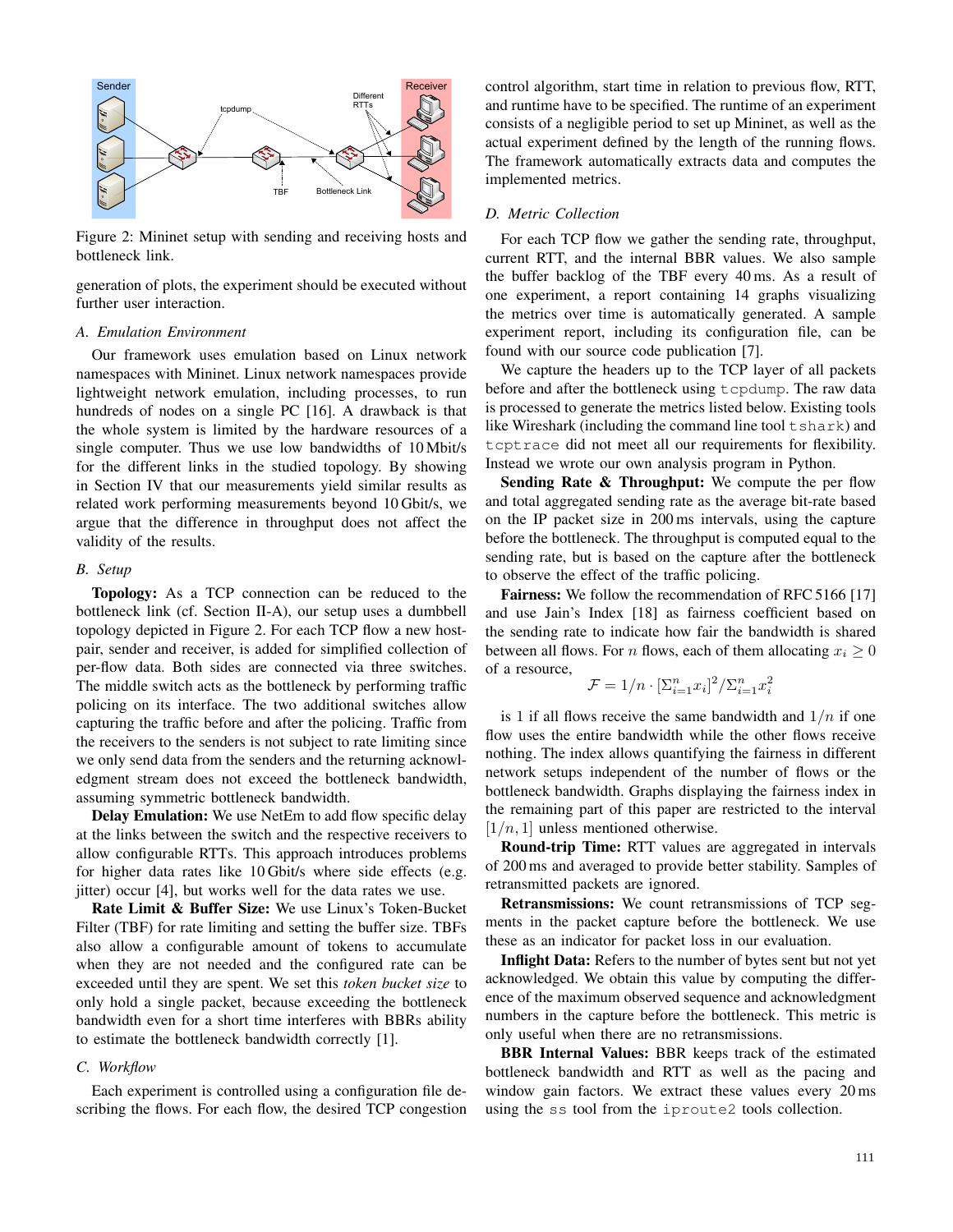

Figure 3: Single BBR flow (40 ms, 10 Mbit/s bottleneck) under changing network conditions. Values sampled every 40 ms.

# *E. Limitations*

Due to resource restriction on a single host emulated network, we are limited to bandwidths in the 10 Mbit/s range. However, our methodology provides sufficient accuracy compared to measurements utilizing real hardware. This is because both approaches use the same network stack, i.e., the same implementation of the BBR algorithm.

The CPU and RAM capacities of the test system limit the number of emulated hosts and therefore flows. We encountered problems when spawning more than 30 hosts simultaneously using a host equipped with an Intel Core i5-2520M CPU @ 2.50 GHz and 8 GB RAM.

# IV. REPRODUCTION & EXTENSION OF RELATED WORK

We validate the accuracy of our framework by using it to reproduce the results of related work that were based on measurements with hardware devices. The results show that the behavior of TCP BBR at bandwidths in the Mbit/s range is comparable to the behavior at higher ranges of Gbit/s. In the following, we present our reproduced results with a mention of the respective related work.

We focus on the results of two research groups. Cardwell et al., the original authors of BBR, have described their current research efforts towards BBR 2.0 [1, 5]. Goals are reduced loss rate in shallow buffers, reduced queuing delay and improved fairness among others. Hock et al. evaluated BBR in an experimental setup with 10 Gbit/s links and software-based switches [4]. They reproduced intended behavior of BBR with single flows, but also showed cases with multiple flows where BBR causes large buffer utilization.

For all following figures the raw data, post-processed data and source code to generate the figures can be found with our source code publication [7]. Unless representing a single flow, measurements were repeated five times and standard deviations are shown where applicable.

# *A. Single Flow*

Figure 3 shows how a single BBR flow reacts to changes of the bottleneck bandwidth in a network. Thereby, the first 55 seconds are our reproduction of [1, Fig. 3]. For equal network conditions, no significant differences are visible. The sending rate, measured RTT and inflight data closely follow



Figure 4: RTT unfairness for multiple flows with two groups of RTTs

the doubling in BtlBw. After the bandwidth reduction, a queue is generated, as indicated by the increased RTT estimation, and drained in the following five seconds.

Instead of an additional bandwidth reduction, we tripled RTprop at the 56 s mark. The results are surprising at first. Similar to a decrease in BtlBw, BBR cannot adapt to an increase in RTprop immediately, since the minimum filter retains an old, lower value for another 10 s. When RTprop grows, the acknowledgments for the packets take longer to arrive, which increases the inflight data until the congestion window is reached. To adapt, BBR limits its sending rate, resulting in lower samples for BtlBw. As soon as the BtlBw estimate expires, the congestion window is reduced according to the new, lower BDP. This happens repeatedly until the old minimum value for RTprop is invalidated (at approx. 62 s). Now, BBR learns about the new value and increases the sending rate again to match BtlBw with exponential growth.

While this behavior is not ideal and can cause problems, the repercussions are not severe for two reasons. First, even though the sending rate drops, the inflight data does not decrease compared to before the RTT increase. Second, it is unlikely that such a drastic change in RTT happens in the Internet in the first place.

The RTT reduction at 76 s is adapted instantly because of the RTT minimum filter.

Figure 3 also validates that our framework can sample events detailed enough ( $\Delta t = 40$  ms), as both Probe Bandwidth (small spikes) and Probe RTT phases (large spikes every 10 s) are displayed accurately. However, in general we use  $\Delta t = 200$  ms for less overhead.

#### *B. RTT Unfairness*

The RTT unfairness of BBR is visualized in [6, Fig. 1]. Two flows share a bottleneck of 100 Mbit/s, one flow having a larger RTT than the other (10 ms and 50 ms). The flow with shorter RTT starts three seconds before the other. We set the bandwidth to 10 Mbit/s and adapted all other parameters. Our reproduced results (not shown) only differ slightly: The larger flow receives about 10 % less of the bandwidth.

As shown in Figure 4, the behavior can also be observed when increasing the number of flows. Flows with equal RTT converge to a fair share within their group, however, groups with higher RTT claim a bigger share overall.

# *C. Bottleneck Overestimation for Multiple Flows*

BBR overestimates the bottleneck when competing with other flows, operating at the inflight data cap [4]. The analysis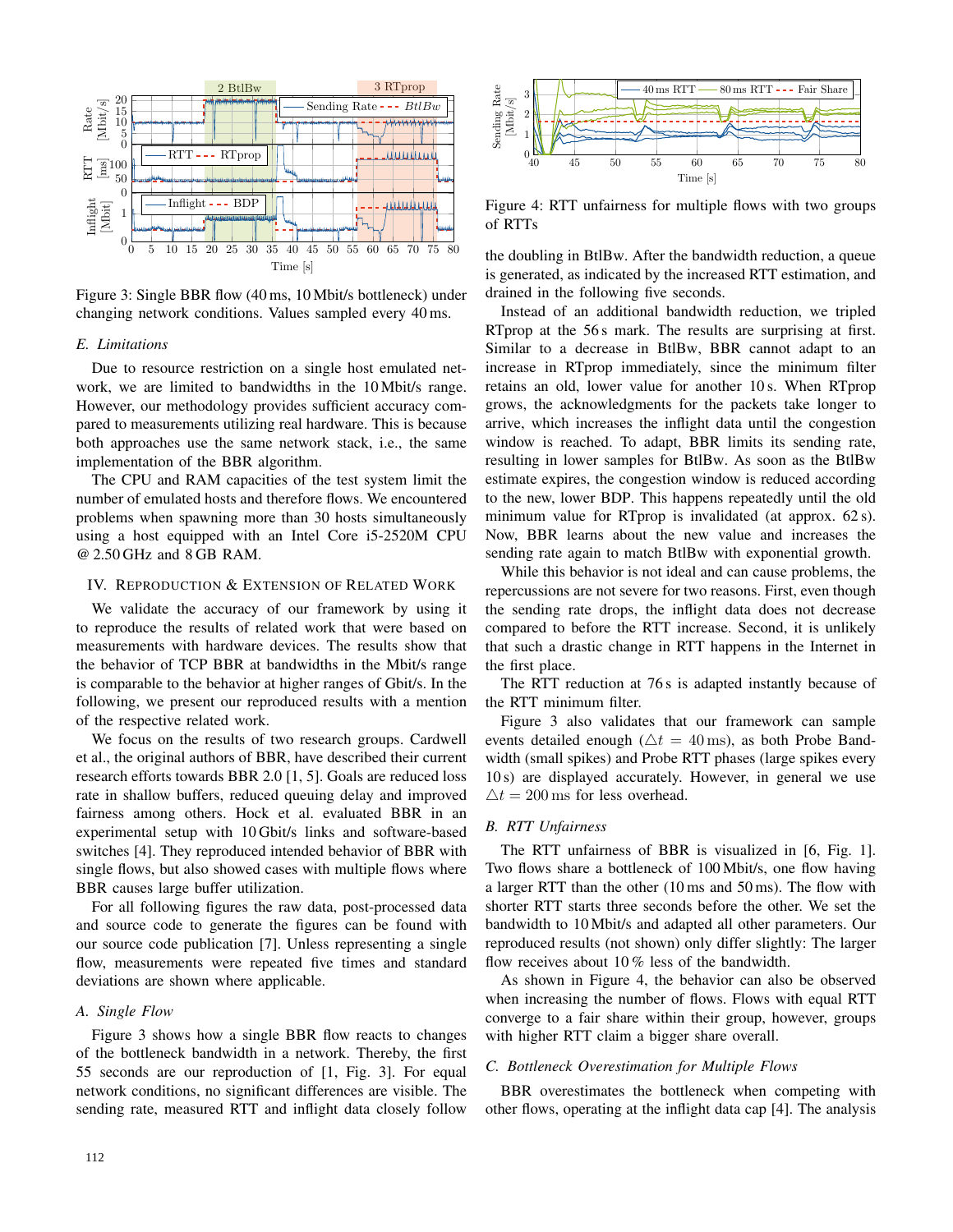

Figure 5: BDP overestimation for five flows with a 100 ms RTprop and 10 Mbit/s bottleneck (5 BDP buffer)



Figure 6: Overlapping Probe RTT phase duration of 5 flows

of Hock et al. predicts 2 BDP  $\leq \sum_i$  inflight<sub>i</sub> < 2.5 BDP. Our experiments using a large enough buffer size of 5 BDP reproduce the results of this formal analysis as shown in Figure 5. For five simultaneously started BBR flows, the sum of the BBR estimations of BtlBw exceeds the real BtlBw after each Probe RTT phase, increasing the estimation towards the inflight cap. The backlog of the bottleneck buffer is kept at 1.5BDP resulting in a total of 2.5BDP.

*1) Insufficient Draining of Queues During Probe RTT:* To measure the correct RTprop value, all flows need to simultaneously drain the queue in Probe RTT. Figure 6, displaying the duration of the Probe RTT phase for five flows and the overlap thereof, shows that this is not the case. For RTTs below 40 ms the overlap is only half of the duration of the Probe RTT phase  $(200 \text{ ms} + RTT)$ . This is because all flows enter Probe RTT at slightly different times even though the flows are synchronized. As a consequence, the queue is not drained enough and BBR overestimates the bottleneck.

For high RTTs the overlap exceeds the theoretic maximum of 200 ms + RTT. Indeed, the duration of the Probe RTT phase for each individual flow equals  $200 \text{ ms} + 2.5 \text{ RTT}$ . This is because when the previous RTprop value expires, triggering the Probe RTT phase, BBR chooses the newest measured RTT as RTprop [15]. As this value, however, is based on a measurement outside of the Probe RTT phase, it is influenced by the 2.5 BDP overestimation. As a consequence, the Probe RTT phase is longer, reducing the performance of BBR.

*2) Retransmissions for Shallow Buffers:* BBR is susceptible to shallow buffers as it overestimates the bottleneck, not recognizing that the network is strongly congested, since packet loss is not interpreted as congestion. Cardwell et al. have shown that BBR's goodput will suffer if the buffer cannot



Figure 7: Retransmissions per second for 5 simultaneously started flows with different bottleneck buffer sizes



Figure 8: Competing BBR and CUBIC flow

hold the additional 1.5 BDP [5].

We reproduced this effect by analyzing the relation between bottleneck buffer size and caused retransmissions for both BBR and CUBIC (cf. Figure 7). Five TCP flows are started simultaneous and share a 10 Mbit/s, 50 ms bottleneck (BDP = 500 kbit). We compute the retransmission rate for different buffer sizes at the bottleneck for BBR and CUBIC individually. BBR $_{\leq 20 \text{ s}}$  shows the first 20 s of the test including only startup and synchronization phases.  $BBR_{>20 s}$  and  $CUBIC_{\geq 20 \text{ s}}$  represent steady-state operation after 20 s.

For shallow buffers up to 2BDP retransmission for BBR exceeds the amount for CUBIC by a factor of 10. This is a consequence of the buffer overestimation, in contrast to CUBIC's adaption of the congestion window for loss events. Between 2BDP and 2.5BDP loss only occurs during the startup and synchronization phases (before 20 s) for BBR. This is because of the initial aggressive bandwidth claiming. For even larger buffers BBR is not susceptible to loss.

CUBIC, as loss-based algorithm, produces loss with all buffer sizes during congestion avoidance phase. However, for small buffer sizes it is a factor of 10 below BBR. Only when exceeding  $10$  BDP = 5 Mbit a rise in retransmissions is visible for CUBIC. This is because of taildrop, increasing the repercussions of a single loss event. However, buffers with this large capacity are not realistic in the Internet [8] and therefore only pose a theoretic problem.

# *D. Inter-protocol Behavior With CUBIC*

In the best case, a competing BBR and CUBIC flow reach an oscillating steady-state [5]. This is caused by the RTprop estimation of BBR as shown in Figure 8. CUBIC's aggressive probing for bandwidth causes the queues to fill up, resulting in BBR to measure a higher delay, increasing its BDP. In turn, this causes packet loss, resulting in reduced data inflight for CUBIC. Once the queue is drained, CUBIC starts to probe again, while BBR measures the correct RTprop value. This oscillation results in  $F$  being constantly low, however, both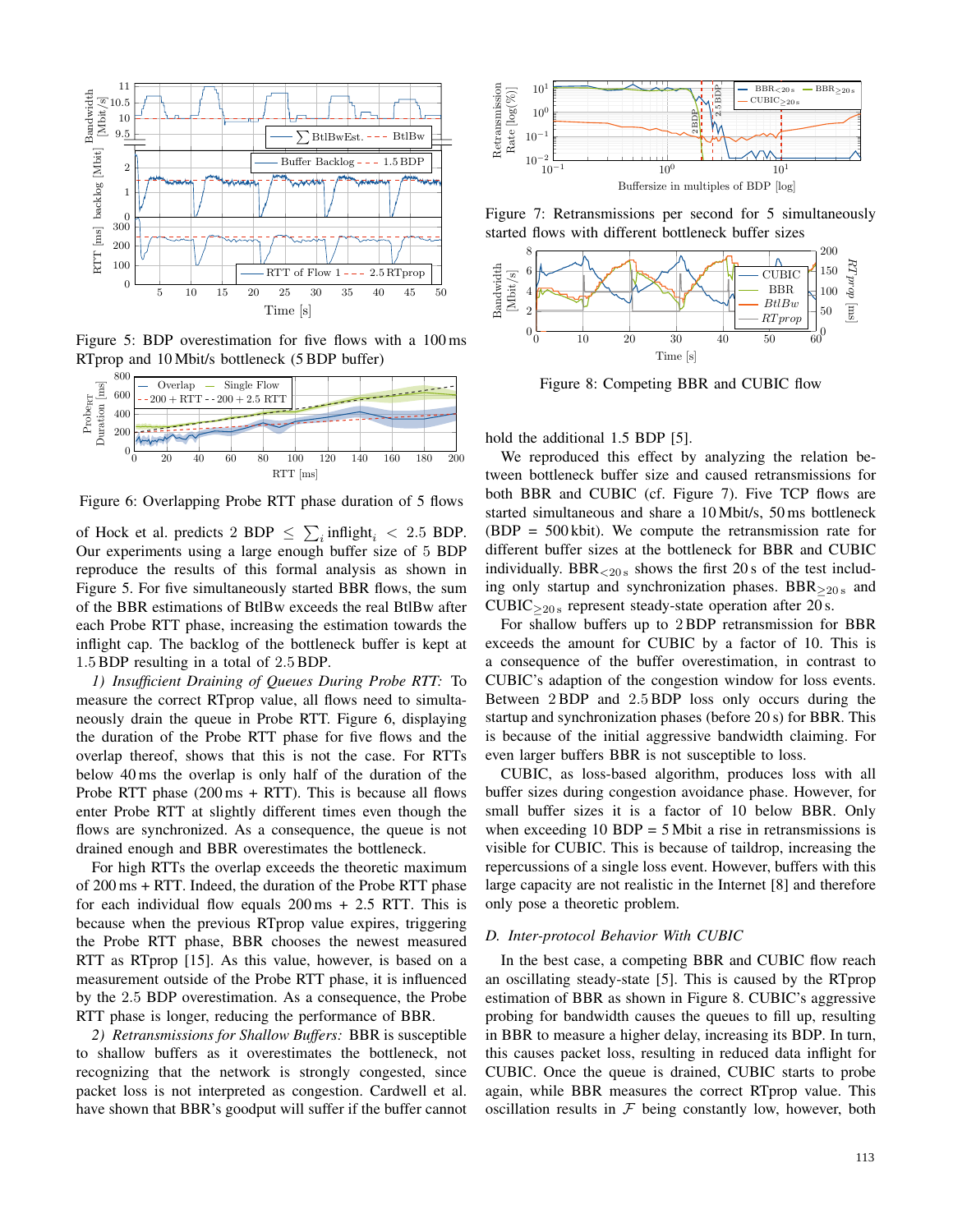





Figure 10: Bandwidth share of different number of CUBIC and BBR flows competing. Dashed lines show fair share.

flows reach an equal average throughput. For the following analysis related to the inter-protocol behavior we use  $\mathcal{F}_{tp}$  as fairness index based on the average throughput.

The size of the bottleneck buffer is crucial for the fairness between competing BBR and CUBIC flows [1, 4]. Figure 9a shows our reproduction of this result, displaying the bandwidth share and fairness for one BBR and one CUBIC flow for different bottleneck buffer sizes. Up to 1.5 BDP buffer size, BBR causes constant packet loss as explained in the previous section. CUBIC interprets this as congestion signal and reduces its sending rate. Up to 3 BDP both flows reach a fair share, while for further increasing buffer sizes CUBIC steadily claims more. The reason is that CUBIC fills up the ever growing buffers. For BBR this results in ever growing Probe RTT phases, i.e., reduced sending rate. The length of and the gap between Probe Bandwidth phases increases too, reducing BBR's ability to adapt. However, these buffer sizes pose only a theoretical problem (cf. Section IV-C2).

While showing the same overall behavior, RTT changes have a smaller influence on the fairness if applied to both flows as shown in Figure 9b. For all tested RTTs the fairness remained above 80 %. However, when fixating one flow at 50 ms RTT and varying the RTT of the other flow, unfairness emerges (Figure 9c). For small RTTs or shallow buffers BBR suppresses CUBIC for the already discussed reasons. In the other cases, the bandwidth share remains independent of the RTT. Only when having large buffers, CUBIC gains increasing shares with increasing RTT. Our conclusion is that the fairness between CUBIC and BBR largely depends on the botteneck buffer size, while the RTT only has a small impact.

Lastly, we evaluate how the number of flows competing with each other influences the throughput share per congestion avoidance algorithm. Figure 10 shows that CUBIC is suppressed independent of the number of flows in a scenario with 50 ms RTT and 2.5 BDP bottleneck buffer. A single BBR



Figure 11: BBR inter-flow synchronization behavior

flow claims more bandwidth than its fair share already when competing against two CUBIC flows. In fact, independent of the number of BBR and CUBIC flows, BBR flows are always able to claim at least 35 % of the total bandwidth.

# V. INTER-FLOW SYNCHRONIZATION

Different BBR flows synchronize themselves to avoid faulty estimations, e.g., when one flow probes for bandwidth causing a queue to form at the bottleneck, while another probes for RTT. In contrast to loss-based algorithms, this does not correlate with congestion, as the flows are impervious to loss.

### *A. Theory & Questions*

Cardwell et al. demonstrate in [1, Fig. 6] how different BBR flows synchronize whenever a large flow enters the Probe RTT phase. We visualize the process in Figure 11 with one new flow joining four already synchronized flows. The new flow immediately overestimates the bottleneck link and claims a too large share of the bandwidth. 10 s later it enters Probe RTT. The flow with bigger share drains a large portion of packets from the queue, which results in all other flows measuring a better RTprop estimate. Consequently, the flows are synchronized as the RTprop samples of all flows expire at the same time, causing them to enter Probe RTT together at the 81 s mark. Considering the fairness, it takes approximately 35 s after the new flow joined until equilibrium is reached.

To maximize performance, BBR should only spend 2% of time in Probe RTT [1, 15]. Therefore, new flows have trouble to measure the correct RTprop as active flows likely probe for more bandwidth and create queues. It causes the new flow to overestimate the BDP, inducing queuing delay or packet loss.

This raises two questions regarding the synchronization behavior of BBR flows: Is there an optimal and worst moment regarding the time until equilibrium is reached for a single flow to join a bottleneck containing already synchronized BBR flows? And secondly we want to determine if constantly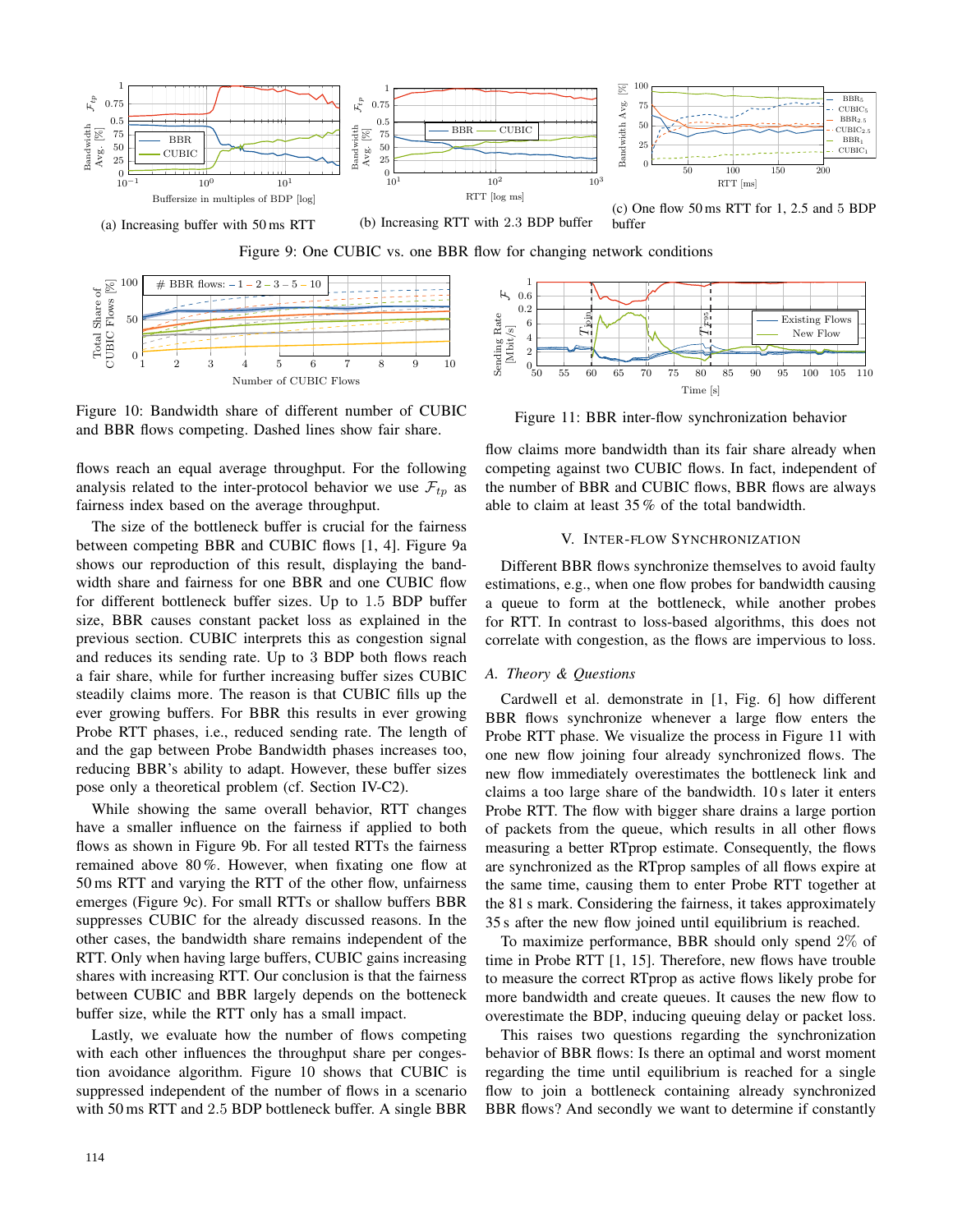

(a) Join during different times of the Probe RTT cycle. Red area marks (b) Correlation between Startup/Drain and Probe RTT for joining 2 s Probe RTT phases. and 1.7 s before next Probe RTT phase

Figure 12: Single BBR flow joining synchronized BBR flows

adding new flows can result in extended or accumulated unfairness.

# *B. Synchronization Metrics*

To quantify the impact of a new flow joining we use two metrics based on Jain's fairness index  $F$ . For better comparison we define  $T_{\text{join}}$  as the point in time when the flow of interest, i.e. the last flow, has joined the network (cf. Figure 11). As first metric, we define  $T_{\mathcal{F}^{95}}$  as the point after  $T_{\text{join}}$  for which  $\mathcal F$  remains stable above 0.95, i.e. no longer than 2 s below this threshold. Second, we compute the average fairness  $\mathcal{F}_{\text{avg}}$  in the interval  $[T_{\text{join}}, T_{\text{join}} + 30 \text{ s}].$ 

In the following we analyze the behavior of flows with equal RTTs. We assume that all effects described in the following will scale similarly as described in Section IV-B with RTT unfairness between flows.

# *C. Single Flow Synchronization Behavior*

To analyze the basic synchronization behavior, we use the scenario of one new BBR flow joining a network with four other BBR flows already synchronized and converged to a fair share. Figure 12a shows our experimental evaluation when joining a new flow in relation to the Probe RTT phase of the synchronized flows.

As expected, a periodic behavior is revealed, with the best case for a new flow to join being during the Probe RTT phase. It synchronizes immediately as the queues are drained and the new flow can measure the optimal RTT, leading to low  $T_{\mathcal{F}^{95}}$ and high  $\mathcal{F}_{\text{avg}}$ . The worst case is if the flow joins directly after the other flows left the Probe RTT phase. At this point, the queue is building again as the flows keep 2 BDP inflight, resulting in the new flow severely overestimating the BDP. It remains in this state until the old flows enter Probe RTT again (up to 10 s later), draining the queue and synchronizing with the new flow. This behavior of aggressively taking bandwidth from existing flows can be harmful when many short living BBR flows join, leading to starvation of long-living flows.

In general, it lasts 20 s until  $T_{\mathcal{F}^{95}}$  is reached, but the later the new flow joins during the cycle, the higher varies  $T_{\mathcal{F}^{95}}$  (10) to 30 s). The local optimum when joining 2 s before the Probe RTT phase with  $T_{\mathcal{F}^{95}} = 10 \text{ s}$  is because the existing flows enter the Probe RTT phase while the new flow drains after the Startup as shown in Figure 12b. Consequently, all flows drain



Figure 13: Different join intervals for subsequent flows

the queue and measure a new optimal RTprop, synchronizing immediately, yet overestimating the bottleneck because the queue created during Startup is not entirely drained yet. In contrast, the worse case directly afterwards (1.7 s before next Probe RTT) with  $T_{\mathcal{F}^{95}} = 22 \text{ s}$  is caused by the existing flows entering Probe RTT, draining the queue, while the new flow is in Startup. This causes the new flow to drastically overestimate the bottleneck until leaving Startup, suppressing other flows.

Considering the prevalence of short-lived flows in the Internet [19, 2], this high  $T_F$ <sup>95</sup> value poses a significant disadvantage of TCP BBR. Initially, flows during this time suppress other flows through unfair bandwidth claims, which is only solved when reaching a fair share.

# *D. Accumulating Effects*

To evaluate if negative effects of multiple flows joining can accumulate, i.e. whether the duration of unfairness can be prolonged, we change the scenario to have a new flow join every x seconds up to a total of five BBR flows (cf. Figure 13).

Optima are visible for intervals matching the duration of the Probe RTT phase of the already active flows at approximately 10 s and 20 s. When all flows join at the same time, they all measure a good RTprop value within the first few packets, synchronizing them immediately. For intervals smaller than 10 s accumulating effects are visible as new flows rapidly join, not allowing the fairness to stabilize. As for a single flow,  $T_{\mathcal{F}^{95}}$ and  $\mathcal{F}_{\text{avg}}$  improve with increasing interval. For flows joining every 5 s an additional local optimum is visible as every second flow joins during the Probe RTT phase of the other flows. For intervals larger than one Probe RTT cycle (after flows leave Probe RTT, approximately 10.5 s),  $T_{\mathcal{F}^{95}}$  and  $\mathcal{F}_{avg}$  show the behavior for a single flow joining. This is because all prior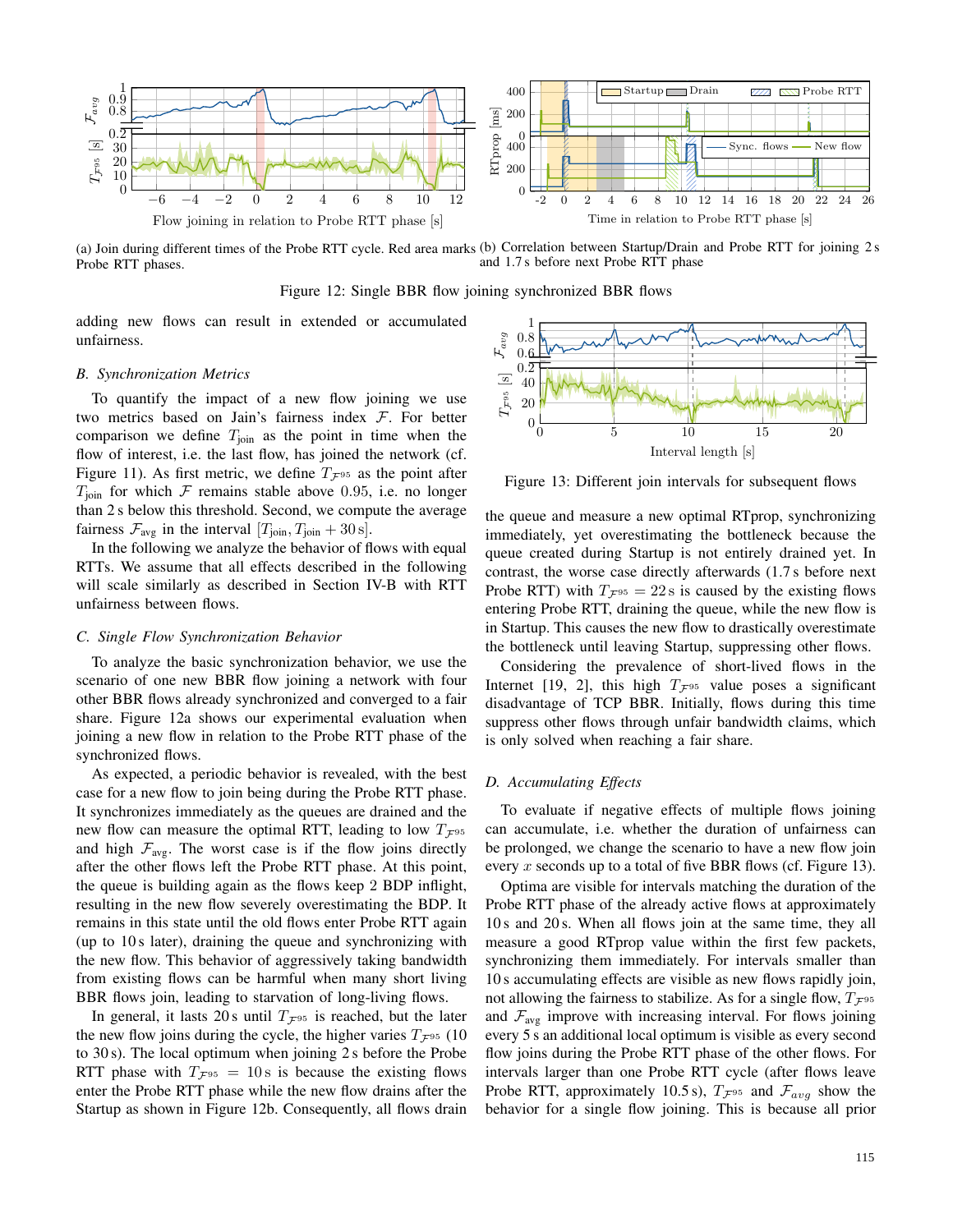

(a) 10.1 s join interval (during Probe RTT)

(b) 10.5 s join interval (immediate after Probe RTT)

Figure 14: Identified best/worst case join intervals

flows have already synchronized, resulting in them already converging towards an equilibrium before the next flow joins.

Analyzing the effect of a new flow joining on individual existing flows, e.g. the longest running flow, is difficult for the lack of a good metric. We therefore select the best and worst case join intervals displayed in Figure 14 for a visual analysis. As the minimum value of  $\mathcal F$  depends on the number of flows  $(1/n)$ , it is normalized using percentages.

Figures 14a and 14b show the effects of subsequent flows joining during (best case) or immediately after (worst case) the Probe RTT phase. Similar to the effects on the last flow joining, existing flows are only influenced by the timing of the next flow joining. Within the group of synchronized flows, they converge to their fair share. The synchronization itself depends on the timing and happens at most after 10 s. The resulting unfairness is only caused by the new flow. The overall time until bandwidth equilibrium is approximately  $55 s$  and  $70 s$ , respectively. We attribute the 15 s difference to the longer synchronization phase in the latter case (10 s) and bigger unfairness thereof.

Throughout all our tests we encountered rare cases where  $T_{\mathcal{F}^{95}}$  extended for up to 50 s, which are not reproducible. We attribute this instability to the sensibility of the join timing.

Summarizing, the fair sharing of bandwidth is intertwined with the timing of new flows joining the network. Except during the brief Probe RTT phase, equilibrium is only reached after 20 s and can extend up to 30 s. However, there are no effects accumulating beyond the interval of one Probe RTT phase. The timing only has a short term effect on the amplitude of unfairness, not  $T_{\mathcal{F}^{95}}$ .

# VI. RELATED WORK

Different definitions of and processes to reach reproducibility exist [20], e.g. as a three stage process as defined by an ACM policy [21]. Thereby, the minimum level is **repeata**bility. It refers to recreating the results for an experiment conducted by the same scientists with the same tools. The term replicability is used for results that can be reproduced by other scientists given the same experiment setting. Finally, reproducibility defines that results can be validated in different experiments, by different scientists and tools.

Our paper contributes to these quality aspects by reproducing results of other scientists with different methods (i.e. *reproducibility*). By providing our framework as open source software, we increase the value of our results by allowing others to replicate them (i.e. *replicability*).

# *A. Reproducible Measurements with Network Emulation*

Handigol et al. [22] have shown that various network performance studies could be reproduced using Mininet. The Mininet authors published an editorial note [23] in 2017, wherein they describe efforts in reproducing research. They reproduced performance measurements of DCTCP, Multi-Path TCP (MPTCP), the TCP Opt-ack Attack, TCP Fast Open, and many more. Other research groups used Mininet in studies about TCP, such as the work from Paasch et al. [24], with a performance evaluation of MPTCP. Girardeau and Steele use Mininet in Google Cloud VMs to perform simple BBR measurements [25]. They use a patched kernel and, compared to our approach, their setup and runtime for one experiment is significantly higher with up to 50 minutes.

BBR support is announced to be available for the network simulator ns3 [26]. The Pantheon allows researchers to test congestion control algorithms in different network scenarios [27]. The results of Internet measurements are used to tune the parameters of emulated network paths which provides better reproducibility.

# *B. TCP BBR in Other Domains*

BBR deployed in domains with different requirements yields varying results. Kuhn has shown promising results over SATCOM links, which have latencies in the range of 500 ms [28]. They state that a "late-comer unfairness" [28] exists. Leong et al. claim that BBR can be further improved for mobile cellular networks [29], which is a recent research area of Cardwell et al. [5]. Kakhki et al. integrated BBR for QUIC, however, state that it is not yet performing well [30].

#### VII. CONCLUSION

We presented a framework for TCP congestion control measurements focusing on flexibility, portability, reproducibility and automation. We used Mininet to emulate different userconfigured flows. Experiments run without user interaction and produce a report containing graphs visualizing 14 metrics. We reproduced related work to validate the applicability of our approach using emulation.

Furthermore, we summarized the state of the art for analysis for TCP BBR and extend existing insights in several aspects. In particular, we have shown that the algorithm to determine the duration of the Probe RTT phase is flawed and that in most cases BBR and CUBIC do not share bandwidth in a fair manner. Our final contribution is an experimental